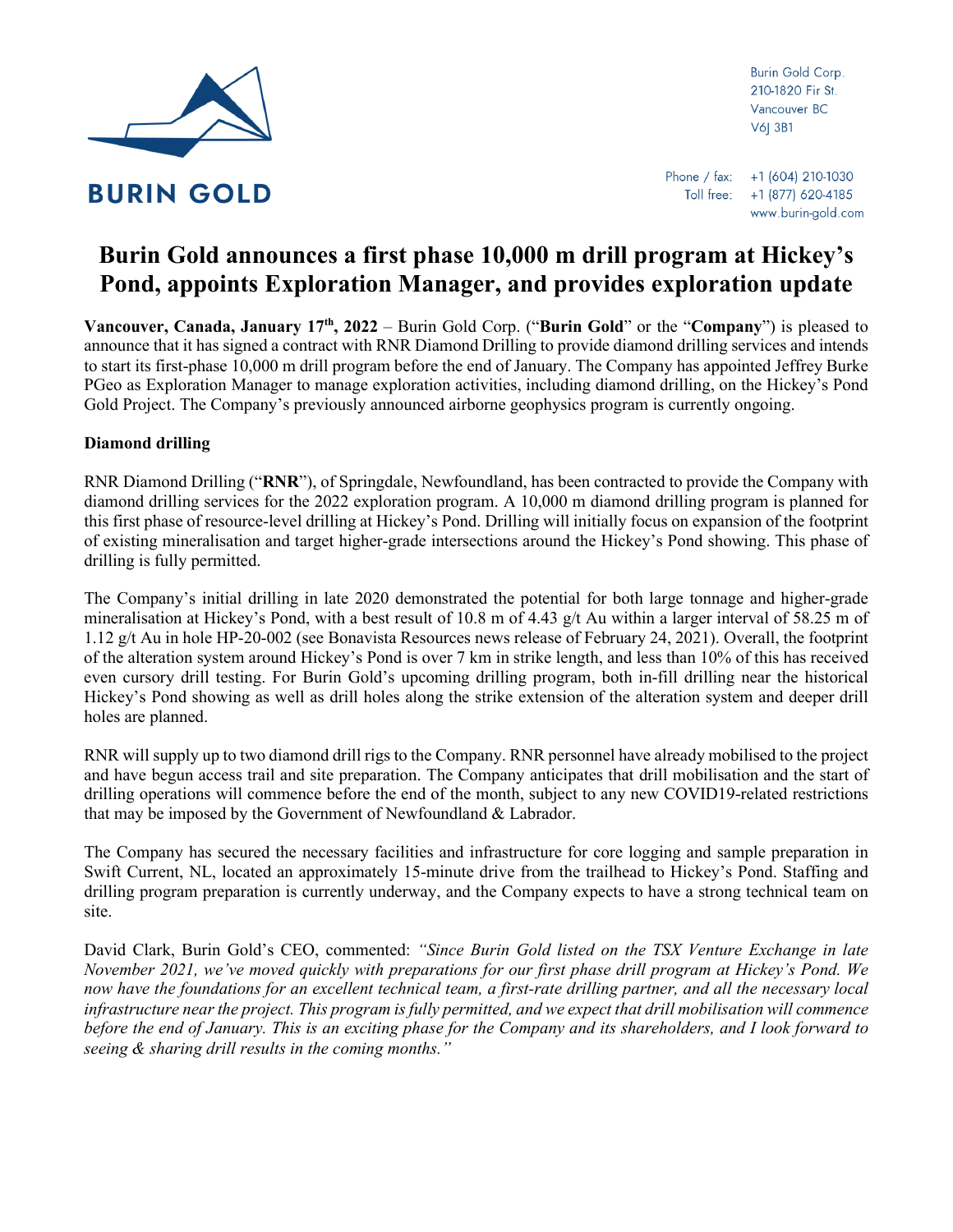#### **Exploration manager**

Burin Gold is pleased to announce that Mr. Jeffrey Burke, EP, PGeo, has joined Burin Gold as Exploration Manager. Jeff is a registered professional geoscientist (PGeo) in the province of Newfoundland  $\&$  Labrador and an environmental professional (EP) with over 12 years of experience in mineral exploration and project management. He has worked extensively with various epithermal gold systems across Atlantic Canada in both technical and project management capacities. Jeff will be responsible for managing the exploration activities of the Company on its Hickey's Pond Gold Project.

### **Airborne geophysics**

Burin Gold previously announced (see Company news release of Nov 29, 2021) that Geotech Ltd. had commenced an airborne geophysical survey on the Company's property in Newfoundland. Survey activities progressed through December 2021, but progress was slowed by equipment malfunctions and weather delays, and the survey was not completed before the holiday period began. Geotech Ltd. personnel returned to Newfoundland in early January 2022, and survey activities have recommenced. The Company expects that the survey should be completed before the end of January 2022. The airborne inductively induced polarization ("**AIIP**") data are expected to assist the Company in defining targets along strike of the known alteration trends on the property and help with district-scale interpretation. The Company already has AIIP data over the main Hickey's Pond alteration system from its previous surveying.

# **About Burin Gold Corp.**

Burin Gold is a newly listed public company on the TSX Venture Exchange. The Company's principal asset is its Hickey's Pond-Paradise Gold Project on the Burin Peninsula, Newfoundland. This project contains the Hickey's Pond gold prospect, drill tested with an initial 1,000 m drill program in 2020 with best results of 10.8 m of 4.43 g/t Au, as well as numerous other historical high-sulphidation epithermal gold showings that have yet to be drill tested. With the successful completion of its IPO, the Company is well-positioned to commence a significant diamond drilling campaign at the Hickey's Pond prospect, planned to start Q1/2022.

#### **Qualified Person**

David Clark, MSc, PGeo, CEO of Burin Gold, is the Company's designated Qualified Person within the meaning of National Instrument 43-101 Standards of Disclosure for Mineral Projects ("**NI 43-101**"). He has prepared the technical content of this news release.

#### **Acknowledgement**

The Company acknowledges the financial assistance of the Mineral Development Division, Department of Industry, Energy, and Technology, Government of Newfoundland & Labrador, via its Junior Exploration Assistance Program. The program provides valuable financial rebates on exploration expenditures made in the province to qualifying exploration companies. The Company has benefited from the program yearly since 2018.

### **On behalf of the Board**

*"David Clark"* CEO & Director

#### **Further Information:**

David Clark CEO & Director